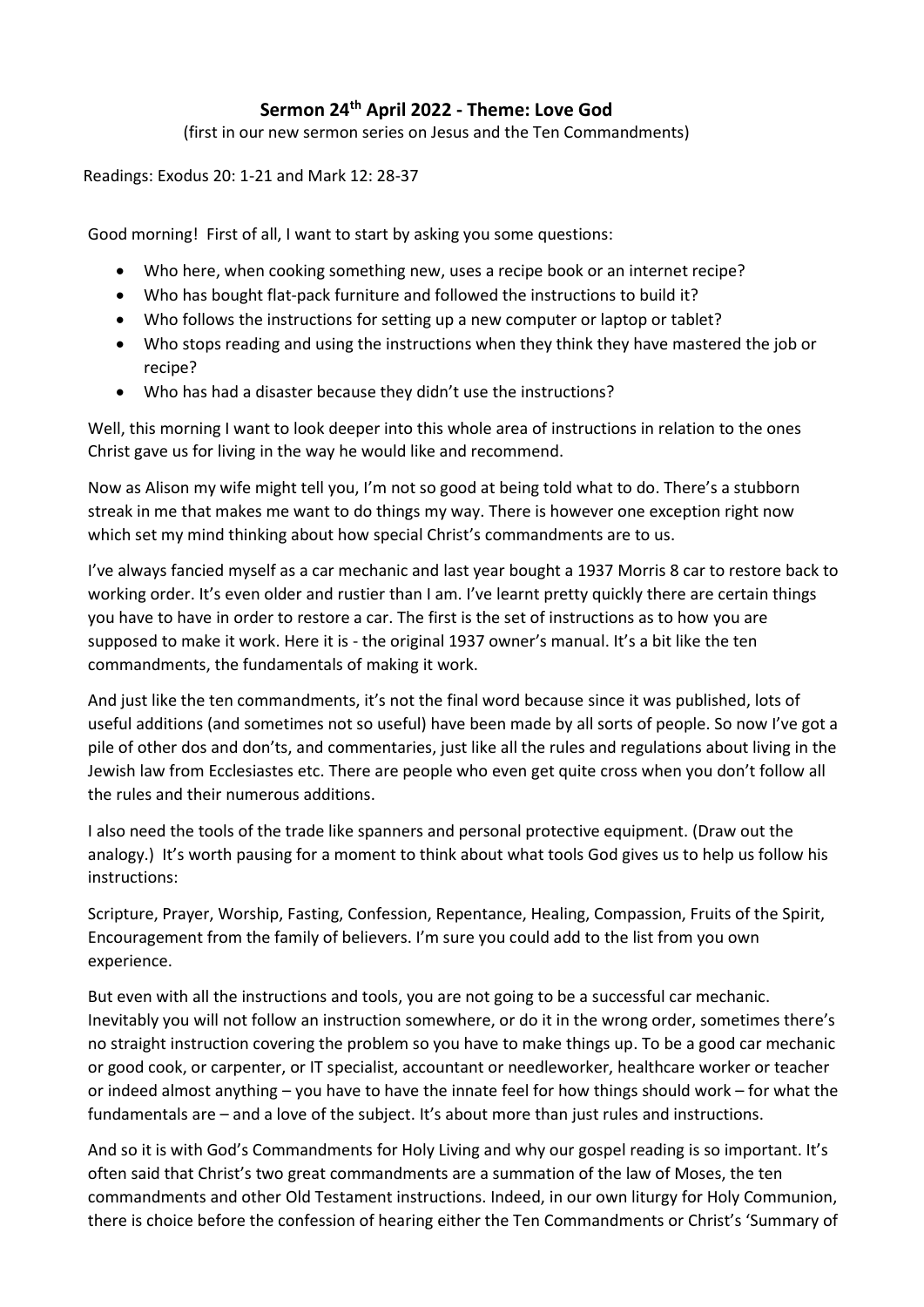the law', as the Book of Common Worship calls it. Now I'm no great theologian, perhaps more of a car mechanic these days, but I reckon Christ's commandments are so much more than a summation of the law. They and Jesus Christ himself add a completely new dimension to our understanding and, importantly our practice of living in a holy way.

But first we must be clear that Christ's commandments **do not abolish or replace the law.** Jesus makes this abundantly clear. In Mathew 5 v 17-21 you will find him saying, "Do not think that I have come to abolish the law or the prophets: I have not come to abolish them, but to fulfil them. I tell you the truth, until heaven and earth disappear, not the smallest letter, not the least stroke of a pen, will by any means disappear from the Law until everything is accomplished,………v 20 For I tell you that unless your righteousness surpasses that of the Pharisees and the teachers of the law, you will certainly not enter the Kingdom of Heaven."

Bu isn't this being a bit harsh. Is he really saying we have to be better that the Pharisees at obeying the detailed rules of the law to go to heaven? The key to understanding this in the final sentence – unless your righteousness exceeds that of the Pharisees.

And that takes us straight to the Gospel passage where Jesus answers one such teacher of the law when asked 'Which is the most important commandment?) Context is important here. Jesus has made his triumphal entry into Jerusalem, has cleared the temple of money changers and traders. He has seriously annoyed the religious establishment. They are challenging and questioning His claimed authority as Son of the Father. The Pharisees and teachers of the law are trying to outwit and trick him on legalistic bits of the law. It's a bit like being told you can't really be a mechanic because you can't say which way round the circlip goes on the piston gudgeon pin in the engine.

Now in all fairness the question was being asked by a teacher who was impressed by Jesus's answer to those trying to trick him. So, it was probably genuine, but did he expect the answer he got?

What Christ was saying to him and us, is you can worry about the detail later but first you must understand the basics of what this is all about. If you want to be righteous, to live a holy life, there are two key things that give purpose, shape and content to all the detailed rules and regulations. Get those two things right and the rest will follow. You will be in the right place.

Firstly, love the one God with all your heart, all your soul, with all your mind and all your strength. And secondly love your neighbour as yourself.

Jesus did not pick one commandment as an answer but instead made it clear forever in time that loving God is intrinsically linked to loving one's neighbour. And we know from elsewhere – the good Samaritan – how he defined neighbour.

But have you noticed the two common things in these commandments from Jesus? Firstly, the word 'love' is in both - and secondly both are positive statements about doing something. The word 'don't or the negative does not appear.

This is a pivotal moment between Old and New Testament times. Don't forget that Christ was present as the son of God when Moses received the ten commandments; he has not changed his mind. But these two new commandments of Christ are firmly based at the centre of why he came to earth as Jesus Son of God and Man. They can't exist separately.

We are called to love God wholeheartedly as the first thing we do, the utmost priority, which of course means to love Jesus Christ who is that one God. To love is to embrace, to adore, to share, to listen, to obey, to talk with, to follow the example, to sacrifice oneself in his interests. To love as God loves us.